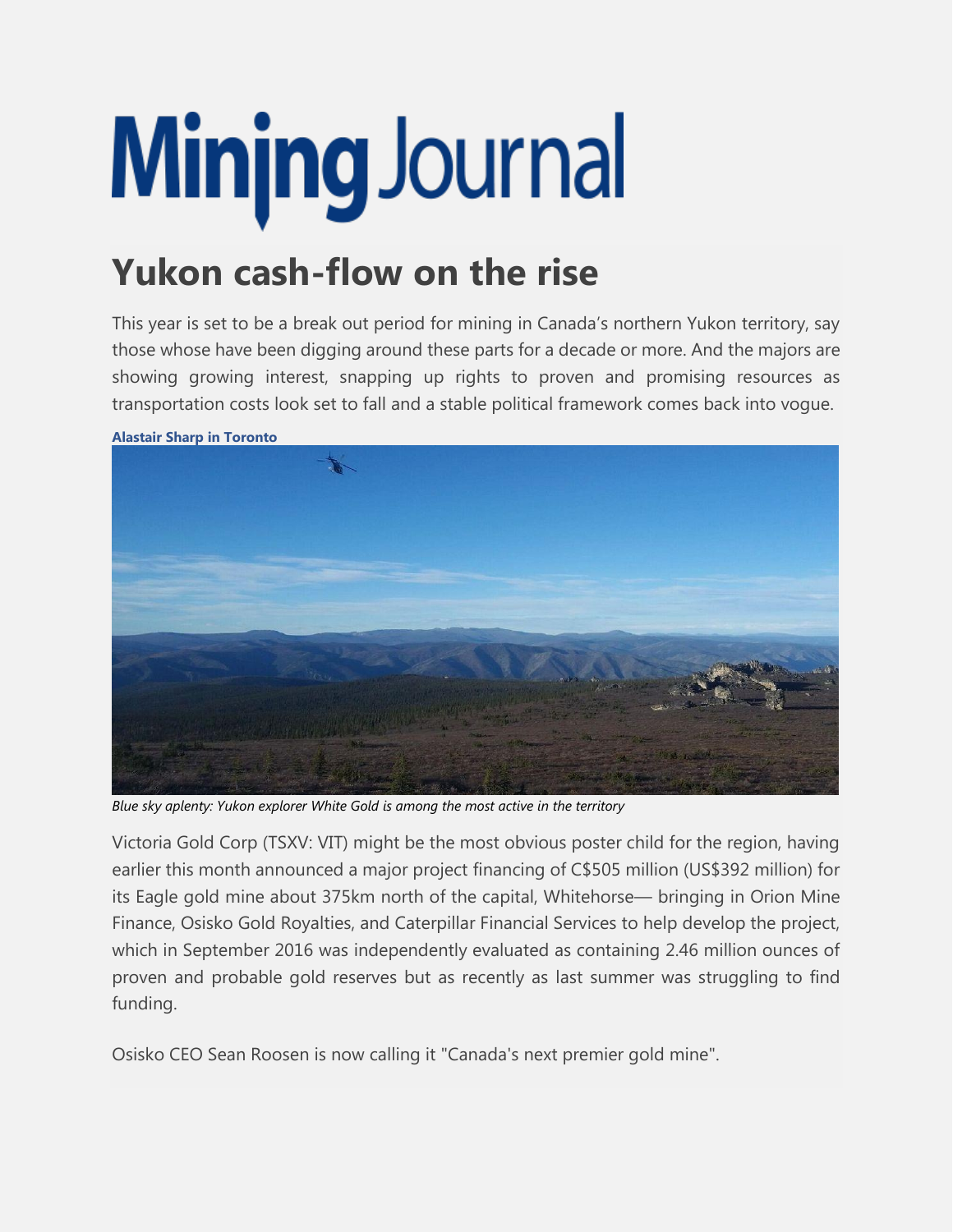That counts as one of the biggest bets on a second Yukon gold rush, but a string of other deals are in the works or on the horizon for both precious and base metal operations in the region, which has historically been somewhat overlooked in part due to the difficulty of reaching remote deposits and operating in often-frozen environments.

With copper prices picking up off historic lows and showing signs of buoyancy, larger projects that have struggled to elicit much enthusiasm before have received more than a few admiring glances at recent industry meet-ups such as this month's Prospectors and Developers Association of Canada convention in Toronto.

"It's an exciting time," said Western Copper and Gold Corporation (TSX: WRN) CEO Paul West-Sells. "I've seen a lot more interest in the past two months than I've seen in the previous six years, so that's an encouraging sign."

Western has been developing the Casino copper-gold project in Yukon's west for 11 years, and last month closed a private placement deal raising some \$3.34 million to fund ongoing permitting and development costs at the \$2.45 billion project, which has 4.5 billion pounds of copper reserves and 8.9 million ounces of gold reserves.

West-Sells said he held early-stage talks with several potential Casino acquirers or partners during the recent meet in Toronto and BMO Capital Markets' annual mining confab in Florida. He declined to name the suitors.

The company hoped to wrap up consultations involving federal, territorial and First Nation governments and regulators by mid-2018 on the best available technology to deal with its tailings, West-Sells said. Clearing that hurdle would allow Western to begin building out a project proposal, unless a bigger player came in to take over the project before then.

"The appetite in the copper space has taken half a decade to come back, but we're fairly happy with copper prices moving up. You're starting to see the major copper producers come around and kick tyres and look at things," West-Sells said, pointing out that 65 mines the size of Casino would need to come online in the next decade to meet the projected supply deficit for copper.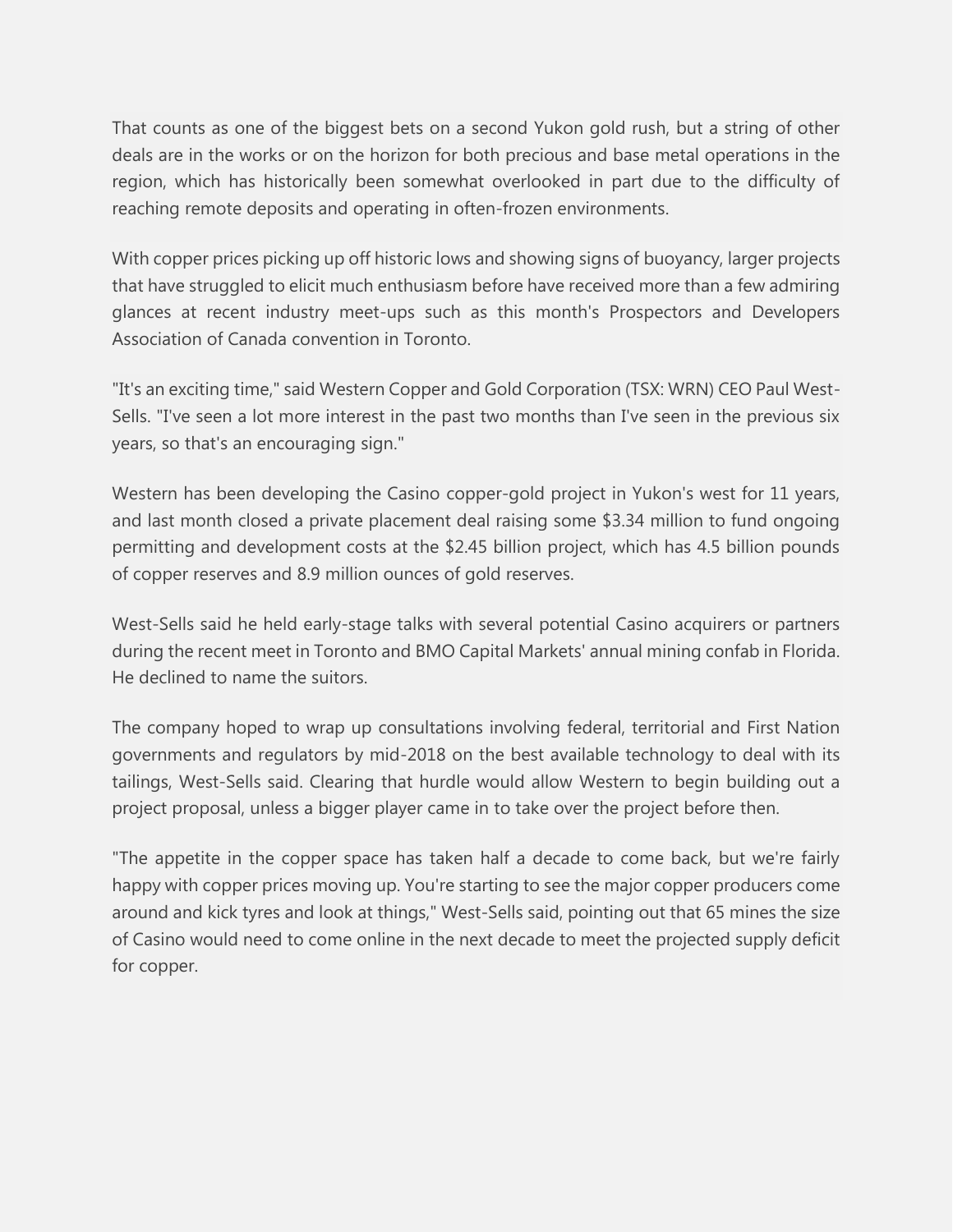

*Drill core from the Casino copper-gold project*

Almost 7% of world copper production was offline at one point last year with overlapping strike action at Escondida in Chile, protests at Peru's Las Bambas and disruptions at Grasberg in Indonesia, where the government has forced Freeport-McMoran to cede control of the world's second-largest copper mine.

While Indonesia nationalises assets and major South American supplier-nations struggle to balance the duelling demands of miners and affected communities, Canada is seemingly able to knit the two together more harmoniously, helped by cash thrown at the problem.

Canadian prime minister Justin Trudeau and Yukon premier Sandy Silver in September announced more than \$360 million in combined spending (almost \$248 million from Ottawa) to improve road access to two mineral-rich areas in the territory: the central Dawson range and the Nahanni Range Road in the south-east.

"Transportation and logistics have always been a challenge in Yukon. That's a game changer," David D'Onofrio, the CEO of White Gold Corp (TSXV: WGO), said of the funds, part of a \$2 billion promise in Budget 2017 for infrastructure projects for rural and northern communities.

"The government is going to invest to turn gravel roads into mining-grade haul roads," he said. "So now, you can discover a 500,000oz pit on its own that likely would not have been economical in the previous logistical set up."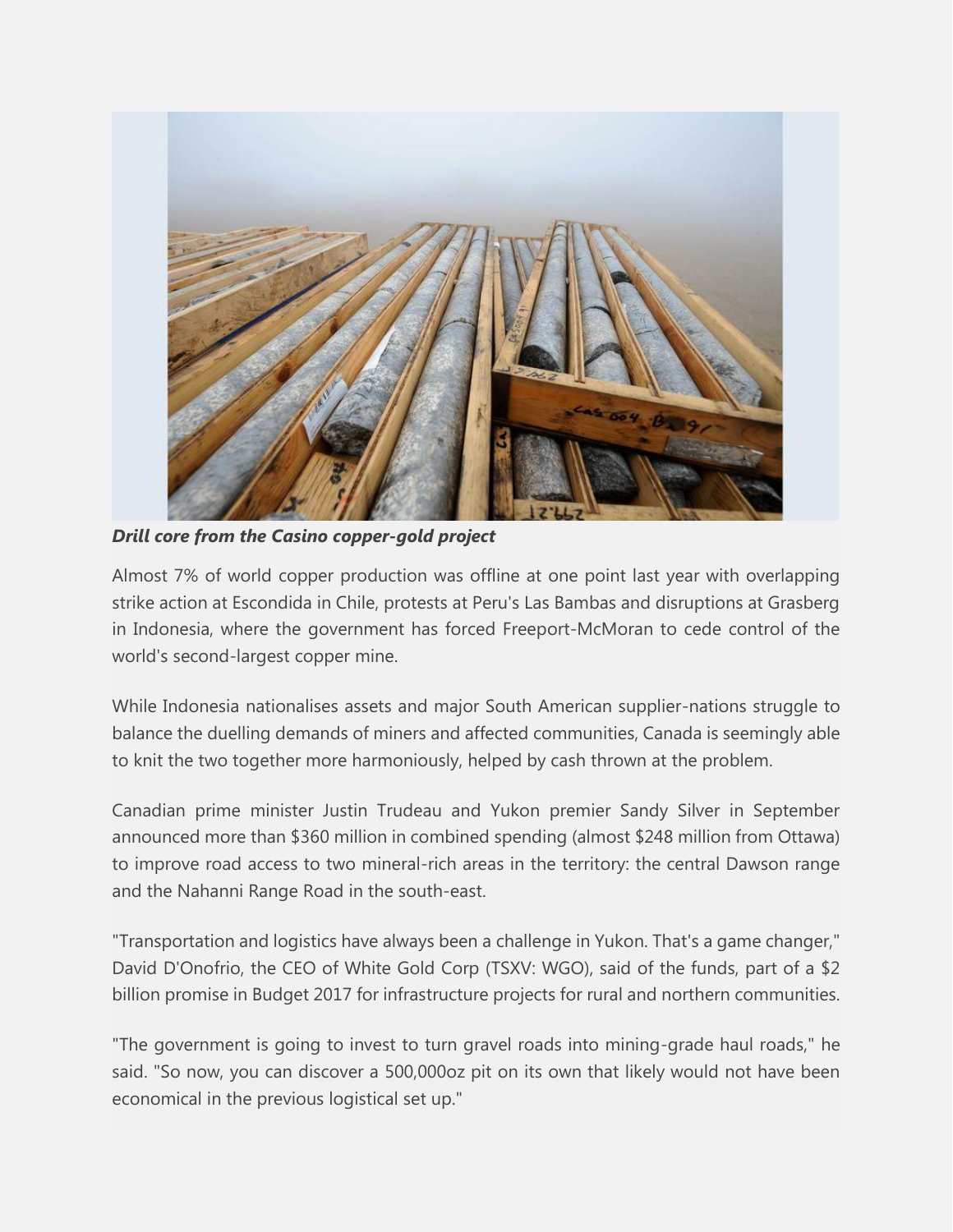White Gold is the newest venture of renowned Yukon explorer Shawn Ryan, who has previously discovered and then sold off several sizeable holdings in Yukon's Golden Saddle zone, including the White Gold deposit sold to Kinross in 2011 for \$120 million (and bought back in 2017 for \$60 million and a 19.9% stake in White Gold) and the Coffee project for which Goldcorp paid \$520 million in 2016.

White Gold — which also counts Agnico-Eagle Mines as a 19.9% investor — earlier this month announced its maiden resource estimate for its flagship and eponymous property, with 961,000oz indicated within 12.32 million tonnes grading 2.43g/t, and 282,500oz inferred in 5.16Mt at 1.7g/t.

The new venture, D'Onofrio said, allowed Ryan to implement innovative techniques he'd honed on exploration targets across 390,000 hectares, or 40% of the White Gold district made famous by the Klondike gold rush of the late 19th century. When positive results came back, sites could be parcelled off for development in partnership with larger players, he said.

For 2018, White Gold plans to maintain exploration spending at a healthy \$9 million, split between \$3 million in the Golden Saddle area, and \$6 million on regional targets. D'Onofrio said the focus was on a handful of properties producing "some very good" early results, and continuing greenfields exploration.

"That's the game plan. If with our partners we come across something on the regional side and they want us to really accelerate the exploration on that we can do that," D'Onofrio said. "We have a consistent approach that is fairly aggressive to start with [and] to maintain that is the plan at this point in time."

He said he thought there was plenty of promising land to prospect for everyone. And many seem to agree.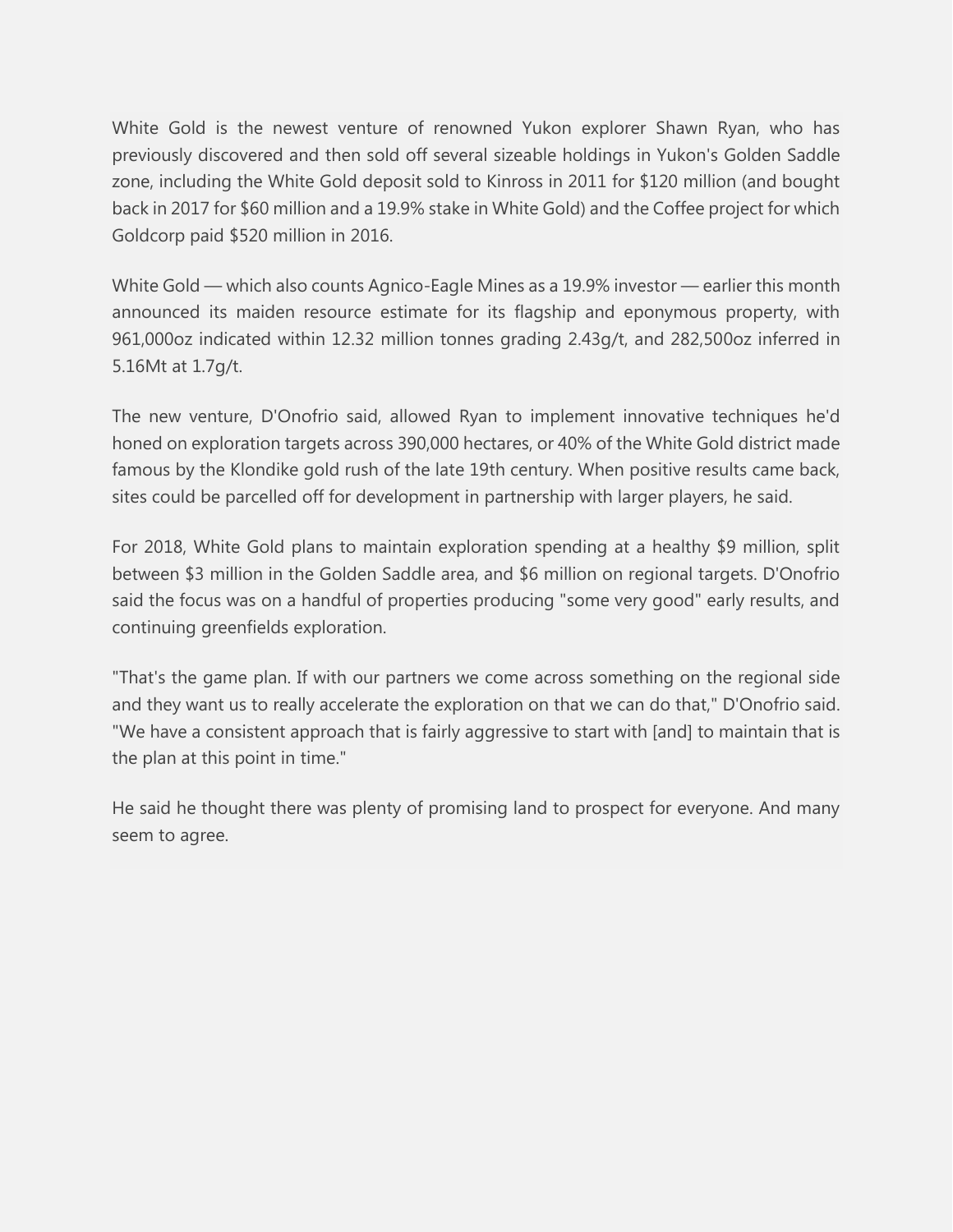

*Drilling at ATAC Resources' Osiris gold target*

Yukon exploration investment levels are estimated to have doubled in 2017 compared to a year earlier, with around \$100 million spent on exploration and another \$20 million on development, the Yukon Geological Survey said last year.

Major mining companies including Agnico, Barrick Gold and Newmont have all recently invested in assets in Yukon, with the latter promising \$53 million to help Goldstrike Resources (TSXV: GSR) develop its Plateau project in return for a 51% interest in the first phase and up to 75% overall.

Meanwhile, one of the largest drill programs planned in Yukon this year will be on ATAC Resources' (TSXV: ATC) 1,700sq.km Rackla gold property, Canada's only known Carlin-type gold play, where Barrick is committed to spending around \$55 million over the next six years including \$6 million this year to advance the 780sq.km Orion project.

ATAC CEO Graham Downs, a 20-year veteran of Yukon mining, wants to put in a further \$6-8 million to match Barrick's roughly 10,000m drill goal for this year.